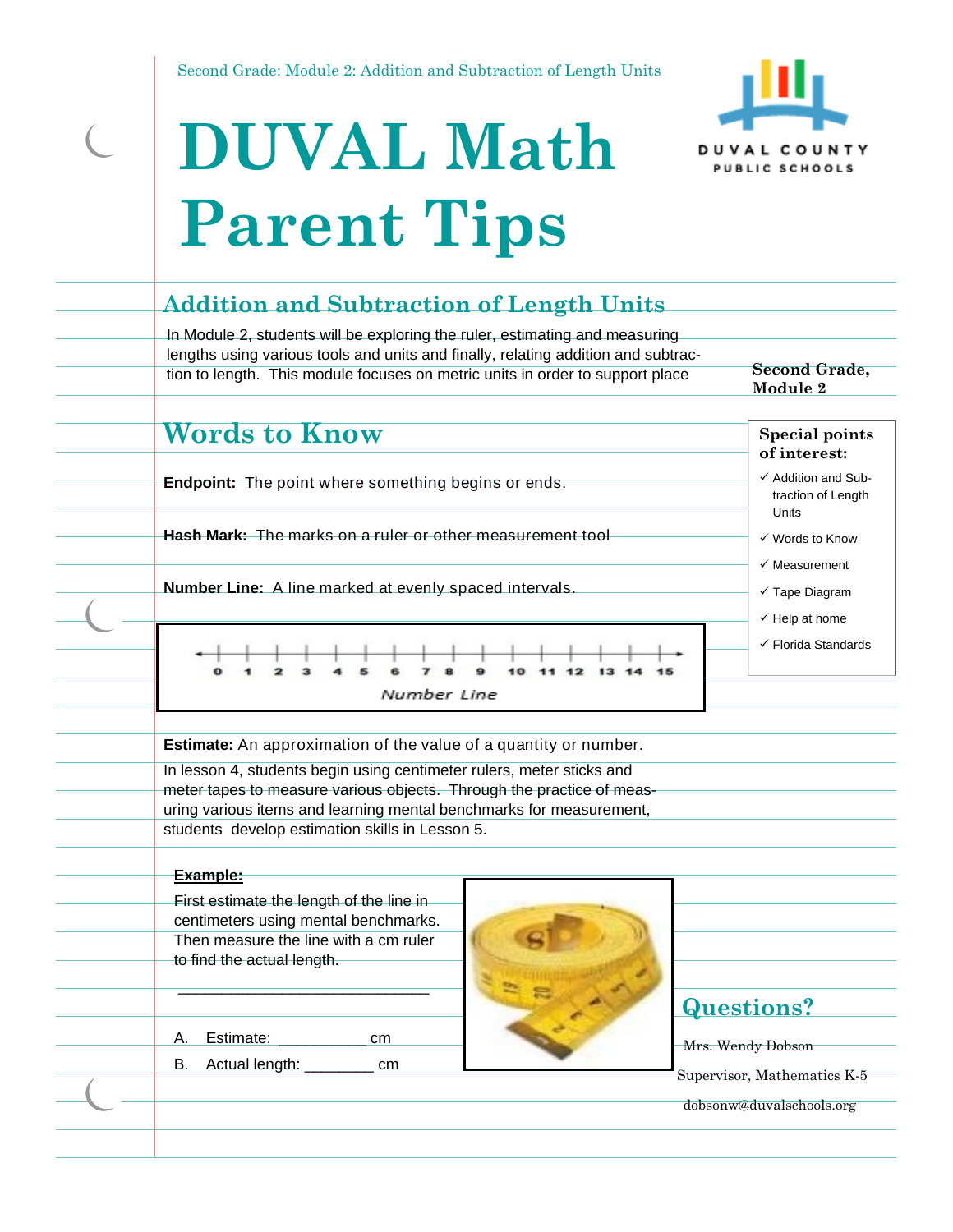| <b>Measurement</b> |  |
|--------------------|--|
|--------------------|--|

Students will measure using first physical centimeter units, understanding in order to get accurate measurements, there must be not any gaps or overlaps between consecutive length units.

They will use the mark and advance technique. Students use a centimeter cube placed at the start point and mark the end point, and continue with no overlaps. This helps students create a mental benchmark for the centimeter. It also helps them realize that the distance between 0 and 1 on the ruler indicates the amount of space already covered. Hence, 0, not 1, marks the beginning of the total length. Topic A ends with students using their unit rules to measure lengths, thereby connecting measurements with a ruler.



#### Centimeter Ruler

|  | ,,,,,,,,,,,,,,,,,,,,,,,,,,,,,,,,,,, |  |  |
|--|-------------------------------------|--|--|
|  |                                     |  |  |

| Examples:    | • Relate addition and subtraction to length        | Measure and estimate lengths in stand-<br>$\bullet$<br>ard and non-standard units |
|--------------|----------------------------------------------------|-----------------------------------------------------------------------------------|
|              | -Line A is 4 cm long, and Line B is 7 cm long. To- | Examples:                                                                         |
|              | gether, Lines A and B measure _______ cm.          | -How many centimeter cubes long is my pencil?                                     |
|              |                                                    | -How many Lego-pieces long is this bracelet?                                      |
| than Line B? | In the example above, how much shorter is Line A   |                                                                                   |
|              |                                                    |                                                                                   |
|              |                                                    |                                                                                   |

Common Error:

When using rulers, young students often begin measuring at the 1. The start point needs to be the 0.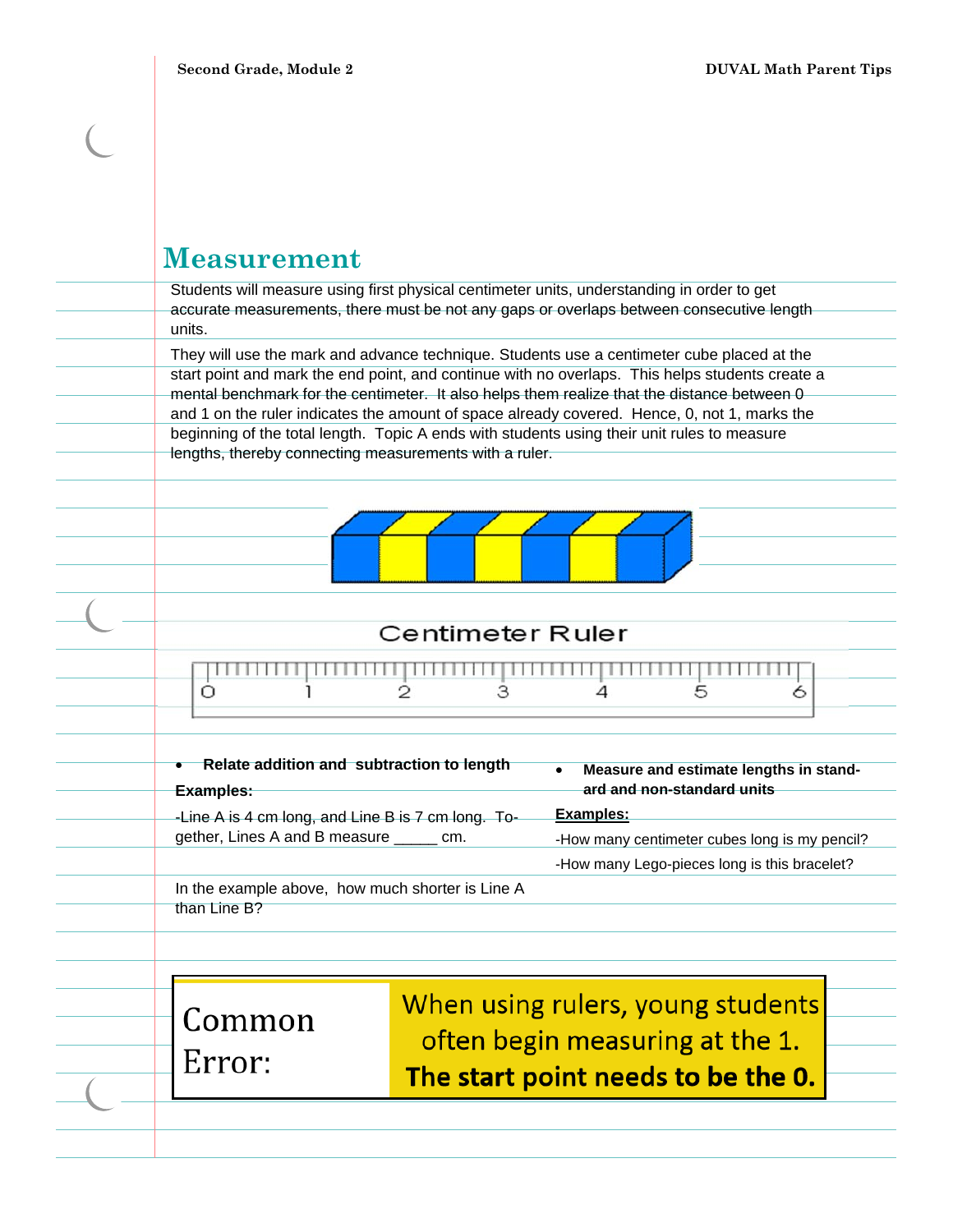# **Tape Diagram**

The tape diagram is a powerful model that students can use to solve various kinds of problems. In the second grade, students will often see this model as an aid to addition and subtraction problems. Tape diagrams are also called "bar models" and consist of a simple bar drawing that student make and adjust to fit a word problem. They then us the drawing to discuss and solve the problem. As students move through the grades, tape diagrams provide an essential bridge to algebra.



# **How can you help at home?**

| Ask questions that encourage<br>$\bullet$             | Estimate the length of<br>$\bullet$                     | Measure two different<br>$\bullet$              |
|-------------------------------------------------------|---------------------------------------------------------|-------------------------------------------------|
| your child to estimate lengths<br>of household items. | various objects around the                              | book lengths using cen-                         |
| Continue to review adding                             | house, such as a table, a<br>book, a toothbrush, etc.   | timeters. Compare the<br>two lengths and deter- |
| and subtracting up to 20.                             | Measure the same objects                                | mine how much longer                            |
| Practice measuring lengths<br>$\bullet$               | using a ruler with inches<br>and centimeters to compare | one book is than the<br>other.                  |
| longer than a ruler by marking<br>from a mark.        | the estimate to the actual                              |                                                 |
|                                                       | length.                                                 |                                                 |

# **Mathematics Florida Standards**

**2.MD.1.1** Measure the length of an object by selecting and using appropriate tools such as rulers, yardsticks, meter sticks, and measuring tapes.

**2.MD.1.2** Measure the length of an object twice, using length units of different lengths for the two measurements; describe how the two measurements relate to the size of the unit chosen.

**2.MD.1.3** Estimate lengths using units of inches, feet, centimeters, and meters.

**2.MD.1.4** Measure to determine how much longer one object is than another, expressing the length difference in terms of a standard length unit.

**2.MD.2.5** Use addition and subtraction within 100 to solve word problems involving lengths that are given in the same units, e.g., by using drawings (such as drawings of rulers) and equations with a symbol for the unknown number to represent the problem.

**2.MD.2.6** Represent whole numbers as lengths from 0 on a number line diagram with equally spaced points corresponding to the numbers 0, 1, 2, …, and represent whole-number sums and differences within